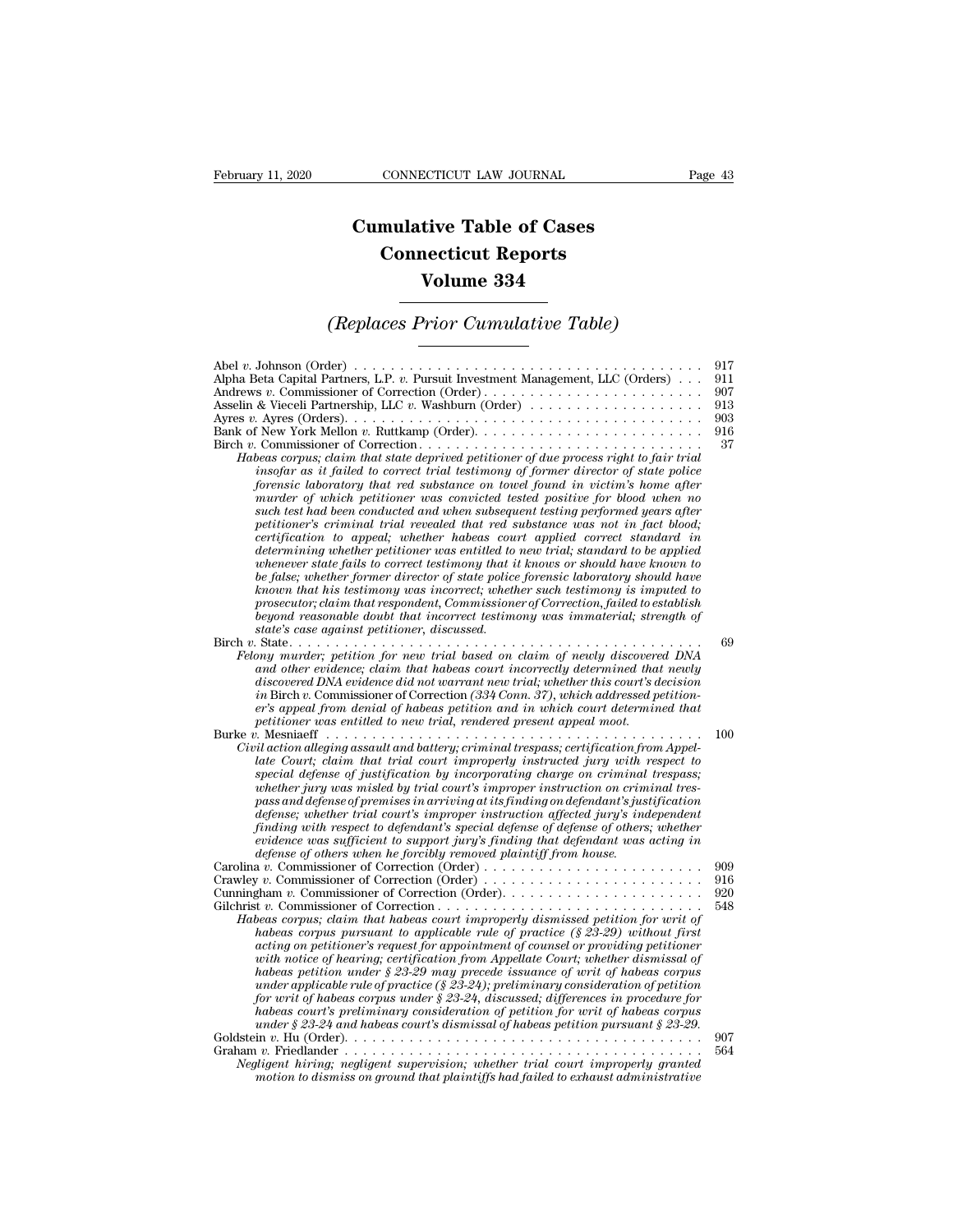| CONNECTICUT LAW JOURNAL<br>Page 44<br>February 11, 2020                                                                                                                                                                                                                                                                                                                                                                                                                                                                                                                                                                                                                                                                                                                                                                                                                                                                                                                                                                                                                                                                                                      |                                |
|--------------------------------------------------------------------------------------------------------------------------------------------------------------------------------------------------------------------------------------------------------------------------------------------------------------------------------------------------------------------------------------------------------------------------------------------------------------------------------------------------------------------------------------------------------------------------------------------------------------------------------------------------------------------------------------------------------------------------------------------------------------------------------------------------------------------------------------------------------------------------------------------------------------------------------------------------------------------------------------------------------------------------------------------------------------------------------------------------------------------------------------------------------------|--------------------------------|
| remedies under provision (20 U.S.C. § 1415 (1)) of Individuals with Disabilities<br>Education Act (20 U.S.C. § 1400 et seq.) when plaintiffs alleged state common-law<br>negligence claims; claim that statutory $(\S 10{\text -}76h)$ exhaustion of administrative<br>remedies requirement for state law claims that seek relief for denial of free<br>appropriate public education was applicable to plaintiffs' claims; whether, in<br>light of framework for analyzing claims involving special education services set<br>forth in Fry v. Napoleon Community Schools (137S. Ct. 743), plaintiffs' complaint<br>alleged denial of free appropriate public education; whether trial court incorrectly<br>concluded that defendant board of education and three board members were not<br>entitled to sovereign immunity; whether defendant board of education and board<br>members acted as agents of state or municipality for purposes of plaintiffs' claims.                                                                                                                                                                                            |                                |
| Habeas corpus; claim that state deprived petitioner of due process right to fair trial<br>insofar as it failed to correct trial testimony of former director of state police<br>forensic laboratory that red substance on towel found in victim's home after<br>murder of which petitioner was convicted tested positive for blood when no<br>such test had been conducted and when subsequent testing performed years after<br>petitioner's criminal trial revealed that red substance was not in fact blood;<br>certification to appeal; whether habeas court applied correct standard in<br>determining whether petitioner was entitled to new trial; standard to be applied<br>whenever state fails to correct testimony that it knows or should have known to<br>be false; whether former director of state police forensic laboratory should have<br>known that his testimony was incorrect; whether such testimony is imputed to<br>prosecutor; claim that respondent, Commissioner of Correction, failed to establish<br>beyond reasonable doubt that incorrect testimony was immaterial; strength of<br>state's case against petitioner, discussed. | 1                              |
| $\begin{array}{cccccccccccccc} \bullet & \bullet & \bullet & \bullet & \bullet & \bullet & \bullet & \bullet & \bullet & \bullet & \bullet & \bullet & \bullet \end{array}$<br>Felony murder; petition for new trial based on claim of newly discovered DNA<br>and other evidence; claim that habeas court incorrectly determined that newly<br>discovered DNA evidence did not warrant new trial; whether this court's decision<br>in Henning v. Commissioner of Correction (334 Conn. 1), which addressed peti-<br>tioner's appeal from denial of habeas petition and in which court determined<br>that petitioner was entitled to new trial, rendered present appeal moot.                                                                                                                                                                                                                                                                                                                                                                                                                                                                                | 33                             |
| Termination of parental rights; claim that trial court improperly terminated respon-<br>dent father's parental rights as to his minor child on statutory $(\S 17a-112)$ [j]<br>$\left(3\right)$ $\left(1\right)$ ground that respondent had no ongoing parent-child relationship with<br>child; certification from Appellate Court; claim that Appellate Court improperly<br>upheld trial court's termination of respondent's parental rights; claim that virtual<br>infancy exception to lack of ongoing parent-child relationship ground for termina-<br>tion applied when child was less than two years old at time that respondent<br>was incarcerated but six years old at time of termination hearing; claim that<br>interference exception to lack of ongoing parent-child relationship ground for<br>termination applied because child's mother was unable to foster ongoing parent-<br>child relationship between child and respondent during respondent's incar-<br>ceration.                                                                                                                                                                      | 914<br>918<br>914<br>314       |
| Foreclosure; certification from Appellate Court; whether Appellate Court correctly<br>determined that entity that had been assigned promissory note and mortgage<br>that was granted as collateral to secure personal guarantee of that note had<br>standing to foreclose mortgage even though guarantee was not explicitly assigned<br>to foreclosing party; whether Appellate Court incorrectly determined that initial<br>entry in plaintiff's record of debt, provided by entity that sold note to plaintiff,<br>was inadmissible under statutory (§ 52-180) business records exception to hear-<br>say rule.                                                                                                                                                                                                                                                                                                                                                                                                                                                                                                                                            | 374                            |
| Kondjoua v. Commissioner of Correction (Order) $\dots \dots \dots \dots \dots \dots \dots \dots$<br>Elections; primaries; action brought by electors pursuant to statute $(\S 9-329a)$ to<br>challenge, inter alia, improprieties in handling of absentee ballots during pri-                                                                                                                                                                                                                                                                                                                                                                                                                                                                                                                                                                                                                                                                                                                                                                                                                                                                                | 919<br>908<br>903<br>915<br>73 |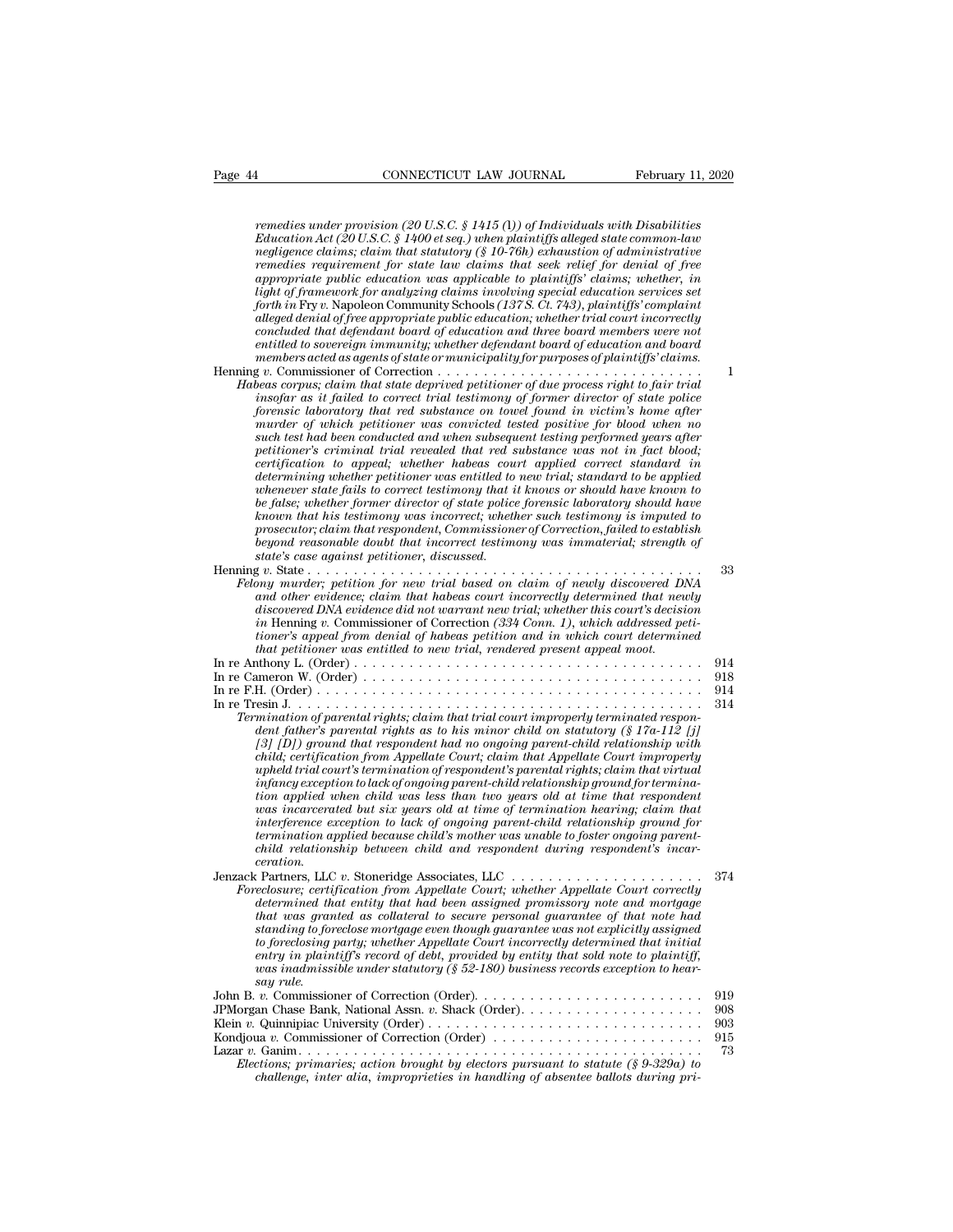| February 11, 2020<br>CONNECTICUT LAW JOURNAL                                                                                                                                                                                                                                                                                                                                                                                                                                                                                                                                                                                                                                                                                                                                                                                                                                                                                                                                                                                                                                                                                                                                                                                                                                                                                                                                                                                                                                                                                                                                                                                                                                                                     | Page 45                  |
|------------------------------------------------------------------------------------------------------------------------------------------------------------------------------------------------------------------------------------------------------------------------------------------------------------------------------------------------------------------------------------------------------------------------------------------------------------------------------------------------------------------------------------------------------------------------------------------------------------------------------------------------------------------------------------------------------------------------------------------------------------------------------------------------------------------------------------------------------------------------------------------------------------------------------------------------------------------------------------------------------------------------------------------------------------------------------------------------------------------------------------------------------------------------------------------------------------------------------------------------------------------------------------------------------------------------------------------------------------------------------------------------------------------------------------------------------------------------------------------------------------------------------------------------------------------------------------------------------------------------------------------------------------------------------------------------------------------|--------------------------|
| mary election and seeking order directing new primary election; expedited appeal<br>pursuant to statute (§ 9-325); whether appeal challenging results of primary<br>and seeking new primary election was moot when general election has already<br>$occurred; whether\ trial\ court\ correctly\ determined\ that\ plaintiff\s\ lacked\ standing$<br>to bring claims pursuant to § 9-329 $\alpha$ (a) (1); whether trial court applied proper<br>standard in determining whether plaintiff was entitled to new primary election.<br>Ledyard v. WMS Gaming, Inc. (Order) $\dots \dots \dots \dots \dots \dots \dots \dots \dots \dots \dots \dots \dots \dots$<br>Motion to disqualify after remand; motion to open judgment; motion to allow new<br>evidence; calculation of damages award pursuant to statute $(\S 52-560a \;  d )$ for<br>violation of conservation easement; whether trial judge incorrectly concluded<br>that he was not required by statute ( $\S 51$ -183c) to disqualify himself from presid-<br>ing over proceedings after remand by this court; whether $\S 51$ -183c was applicable<br>when trial court's judgment was reversed in part and case was remanded for<br>reconsideration on fewer than all issues in case; whether $\S 51-183c$ was applicable<br>when trial court's judgment was reversed as to damages award and case was<br>remanded to trial court to take evidence and to recalculate damages; whether this<br>court should address defendant's remaining claims that trial court improperly<br>denied her motions to open and to allow new evidence and improperly awarded<br>plaintiff \$350,000 in punitive damages pursuant to $\S 52{\text -}560a$ (d) on remand. | 904<br>279               |
| Defamation; Connecticut Unfair Trade Practices Act (§ 42-110a et seq.); claim that<br>defendant engaged in deceptive business practice by conducting pay to play<br>scheme in which it rated vendors in its market research reports in biased manner,<br>on basis of amount of consulting services that vendors purchased from defendant;<br>whether trial court properly granted defendant's motion for summary judgment<br>on ground that allegedly false statements made by defendant in market research<br>report constituted protected speech under first amendment to United States consti-<br>tution; whether allegedly defamatory statements constituted expressions of opin-                                                                                                                                                                                                                                                                                                                                                                                                                                                                                                                                                                                                                                                                                                                                                                                                                                                                                                                                                                                                                            | 910<br>920<br>396        |
| ion or were factual or implied undisclosed facts.<br>Dissolution of marriage; postjudgment motion for modification of alimony; motion<br>for contempt and for sanctions; certification from Appellate Court; whether Appel-<br>late Court properly reversed trial court's contempt order; civil contempt, dis-<br>cussed; whether trial court failed to make specific findings that plaintiff acted<br>in bad faith and did not advance colorable claims in support of its award of, inter<br>alia, attorney's fees to defendant for plaintiff's purported litigation misconduct;<br>remand for further proceedings on defendant's motion for sanctions.                                                                                                                                                                                                                                                                                                                                                                                                                                                                                                                                                                                                                                                                                                                                                                                                                                                                                                                                                                                                                                                         | 914<br>906<br>910<br>341 |
| Robbins Eye Center, P.C. v. Commerce Park Associates, LLC (Orders).<br>Robert S. v. Commissioner of Correction (Order) $\dots \dots \dots \dots \dots \dots \dots \dots$<br>Limited liability companies; standing; subject matter jurisdiction; whether, in<br>absence of authorization in limited liability company's operating agreement,<br>members or mangers lack standing to bring derivative claims in action brought                                                                                                                                                                                                                                                                                                                                                                                                                                                                                                                                                                                                                                                                                                                                                                                                                                                                                                                                                                                                                                                                                                                                                                                                                                                                                     | 901<br>912<br>913<br>135 |

*absonce of authorization in limited liability company's operations.*<br> **absonce of authorization in limited liability companism in limited liability companism in limited liability companism in limited liability companism a** *members or mangers lack standing to bring derivative claims in the set of to bring the commissioner of Correction (Order)*<br> *members v. Briner.*<br> *members or mangers is tanding; subject matter jurisdiction; whether, in a under Sammere Park Associates, LLC (Orders)*<br> *under Connection (Order)*<br> *under Connecticut Limited Liability Company's operating agreement,*<br> *under Connecticut Limited Liability Company's operating agreement,*<br> *member sextionary* or under common law; where the may exempt single.<br> *set u. Commissioner of Correction (Order)*<br> *set u. Briner*<br> *set u. Briner in absence of authorization in limited liability company's operating agreement,<br> limited liability companies; standing; subject matter jurisdiction; whether, in absence of authorization in limited liability company's operating agreement, members or mangers lack standing to bring derivative claims in a to be actions and in the minimal simulation;* whether, in the size of direct and discrete of authorization in limited liability company's operating agreement, amembers or mangers lack standing to bring derivative claims *to treat active treat action in limited liability company's operating agreement, mabsence of authorization in limited liability company's operating agreement, members or mangers lack standing to bring derivative claims in* absence of authorization in limited liability company's operating agreement,<br>members or mangers lack standing to bring derivative claims in action brought<br>under Connecticut Limited Liability Company Act ([Rev. to 2017] § 3 members or mangers lack standing to bring derivative claims in action brought<br>under Connecticut Limited Liability Company Act ([Rev. to 2017] § 34-100 et<br>seq.) or under common law; whether trial court may exempt single-mem *abused in under Connecticut Lamited Ladvitity Company Act ([Rev. to 2017]* § 34-100 *et* seq.) or under common law; whether trial court may exempt single-member<br>limited idability company from direct and separate injery re *istage of the common law; whether trual court may exempt single-member* limited liability company from direct and separate injury requirement necessary to bring direct action, rolvicy considerations applicable in determin *wind uteral tability company from direct and so*<br>to bring direct action; policy consideration<br>to treat action raising derivative claims as<br>circumstances, if any, trial court may app<br>Connecticut Unfair Trade Practices Act

Saunders *<sup>v</sup>*. Commissioner of Correction (Order). . . . . . . . . . . . . . . . . . . . . . . . <sup>917</sup> circumstances, if any, trial court may apportion award of attorney's fees under<br>Connecticut Unfair Trade Practices Act (§ 42-110a et seq.); claim that trial court<br>abused its discretion in declining to order defendants to r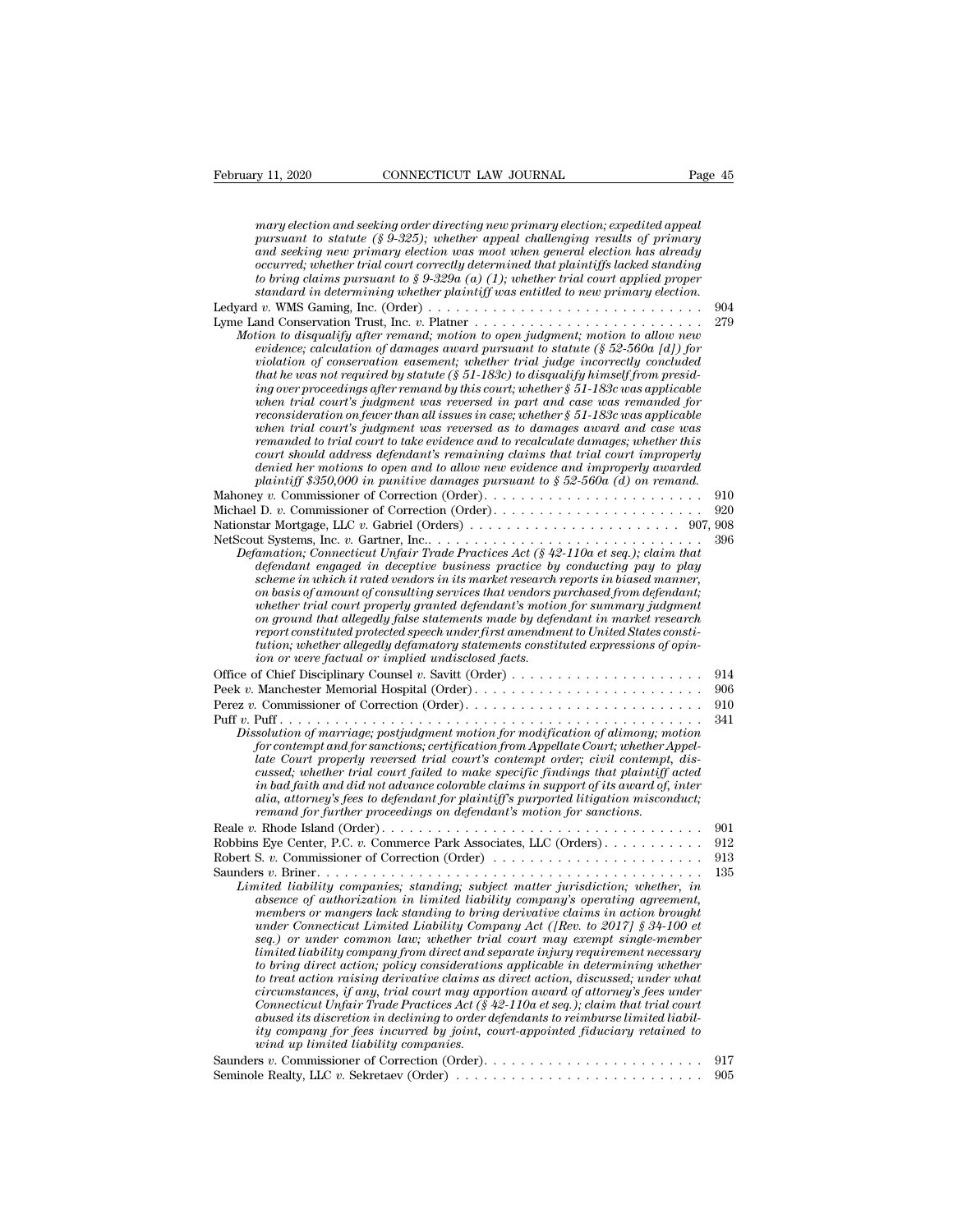| Page 46 | CONNECTICUT LAW JOURNAL<br>February 11, 2020                                                                                                                                                                                                                                                                                                                                                                                                                                                                                                                                                                                                                                                                                                                                                                                                                                                                                                                                                                                                                                                                                                                                                                                                                                                                                                                                                                                                                                                                                                                                                                                                                                                                                                                                                                                                                                                                                                                                                                                                                                                                       |            |
|---------|--------------------------------------------------------------------------------------------------------------------------------------------------------------------------------------------------------------------------------------------------------------------------------------------------------------------------------------------------------------------------------------------------------------------------------------------------------------------------------------------------------------------------------------------------------------------------------------------------------------------------------------------------------------------------------------------------------------------------------------------------------------------------------------------------------------------------------------------------------------------------------------------------------------------------------------------------------------------------------------------------------------------------------------------------------------------------------------------------------------------------------------------------------------------------------------------------------------------------------------------------------------------------------------------------------------------------------------------------------------------------------------------------------------------------------------------------------------------------------------------------------------------------------------------------------------------------------------------------------------------------------------------------------------------------------------------------------------------------------------------------------------------------------------------------------------------------------------------------------------------------------------------------------------------------------------------------------------------------------------------------------------------------------------------------------------------------------------------------------------------|------------|
|         |                                                                                                                                                                                                                                                                                                                                                                                                                                                                                                                                                                                                                                                                                                                                                                                                                                                                                                                                                                                                                                                                                                                                                                                                                                                                                                                                                                                                                                                                                                                                                                                                                                                                                                                                                                                                                                                                                                                                                                                                                                                                                                                    |            |
|         | Conspiracy to commit robbery first degree; certification from Appellate Court; claim<br>that trial court's failure to instruct jury on requisite intent necessary to find<br>defendant guilty of conspiracy to commit robbery in first degree constituted plain<br>error; whether Appellate Court correctly concluded that trial court did not commit                                                                                                                                                                                                                                                                                                                                                                                                                                                                                                                                                                                                                                                                                                                                                                                                                                                                                                                                                                                                                                                                                                                                                                                                                                                                                                                                                                                                                                                                                                                                                                                                                                                                                                                                                              | 904<br>298 |
|         | plain error by failing to instruct jury that, to find defendant guilty of conspiracy<br>to commit first degree robbery, it had to find that he intended and specifically<br>agreed that he or another participant in robbery would be armed with deadly<br>we a pon.                                                                                                                                                                                                                                                                                                                                                                                                                                                                                                                                                                                                                                                                                                                                                                                                                                                                                                                                                                                                                                                                                                                                                                                                                                                                                                                                                                                                                                                                                                                                                                                                                                                                                                                                                                                                                                               |            |
|         |                                                                                                                                                                                                                                                                                                                                                                                                                                                                                                                                                                                                                                                                                                                                                                                                                                                                                                                                                                                                                                                                                                                                                                                                                                                                                                                                                                                                                                                                                                                                                                                                                                                                                                                                                                                                                                                                                                                                                                                                                                                                                                                    | 906<br>901 |
|         |                                                                                                                                                                                                                                                                                                                                                                                                                                                                                                                                                                                                                                                                                                                                                                                                                                                                                                                                                                                                                                                                                                                                                                                                                                                                                                                                                                                                                                                                                                                                                                                                                                                                                                                                                                                                                                                                                                                                                                                                                                                                                                                    | 915        |
|         | Felony murder; attempt to commit robbery first degree; conspiracy to commit robbery<br>first degree; criminal possession of firearm; prior inconsistent statements; statu-<br>tory (§ 54-47a) immunity from prosecution in exchange for testimony during<br>state's case-in-chief; fifth amendment right against self-incrimination; motion<br>for reconsideration in light of this court's decision in State v. Dickson (322 Conn.<br>$410$ , pursuant to which in-court identification that has not been preceded by<br>successful identification during nonsuggestive identification procedure must be<br>prescreened by trial court; certification from Appellate Court; claim that defend-<br>ant's rights to due process and to compulsory process were violated when state<br>declined to extend immunity that it had granted under $\S$ 54-47a to certain wit-<br>nesses during state's case-in-chief to their testimony during defendant's case-<br>in-chief, whether state's alleged violation of $\S 54-47a$ was constitutional in nature;<br>defendant's failure to establish that testimony that he was prevented from offering<br>owing to state's decision not to extend immunity beyond its case-in-chief was<br>not cumulative; whether state's purported revocation of immunity or trial court's<br>warnings to witnesses regarding lack of clarity of law regarding whether immu-<br>nity extended to their testimony as defense witnesses was so threatening or<br>coercive as to drive those witnesses from witness stand; claim that defendant's<br>right to due process was violated, pursuant to Dickson, when two witnesses<br>purportedly gave first time in-court identification testimony about him; scope<br>of rule announced in Dickson, discussed; whether defendant's identity as shooter<br>was at issue with respect to criminal charges against him for purposes of<br>determining whether purported first time in-court testimony of two witnesses<br>violated defendant's right to due process; whether admission of such testimony<br>was harmless beyond reasonable doubt. | 431        |
|         |                                                                                                                                                                                                                                                                                                                                                                                                                                                                                                                                                                                                                                                                                                                                                                                                                                                                                                                                                                                                                                                                                                                                                                                                                                                                                                                                                                                                                                                                                                                                                                                                                                                                                                                                                                                                                                                                                                                                                                                                                                                                                                                    | 901        |
|         |                                                                                                                                                                                                                                                                                                                                                                                                                                                                                                                                                                                                                                                                                                                                                                                                                                                                                                                                                                                                                                                                                                                                                                                                                                                                                                                                                                                                                                                                                                                                                                                                                                                                                                                                                                                                                                                                                                                                                                                                                                                                                                                    | 909<br>902 |
|         | Felony murder; home invasion, conspiracy to commit home invasion; criminal<br>possession of firearm; claim that trial court improperly overruled defendant's<br>objection, pursuant to Batson v. Kentucky (476 U.S. 79), to prosecutor's use of<br>peremptory challenge to excuse prospective African-American juror; certification<br>from Appellate Court; whether Appellate Court incorrectly concluded that trial<br>court had properly overruled defendant's Batson objection; whether prosecutor's<br>explanation for exercising challenge was race neutral; claim that this court should<br>overrule State v. King $(249 \text{ Conn. } 645)$ and its progeny, holding that distrust of<br>police and concern regarding fairness of criminal justice system constitute race<br>neutral reasons for exercising peremptory challenge; shortcomings of Batson in<br>addressing implicit bias and disparate impact that certain race neutral explana-<br>tions for peremptory challenges have on minority jurors, discussed; Batson reform<br>in Connecticut, including convening of Jury Selection Task Force to study issue<br>of racial discrimination in selection of juries and to propose necessary<br>changes, discussed.                                                                                                                                                                                                                                                                                                                                                                                                                                                                                                                                                                                                                                                                                                                                                                                                                                                                                | 202<br>915 |
|         | Felony murder; home invasion; conspiracy to commit home invasion; burglary first<br>degree; attempt to commit robbery first degree; assault first degree; certification<br>from Appellate Court; claim that Appellate Court incorrectly concluded that<br>defendant's constitutional right to confrontation was not violated; claim that<br>admission of witness' former testimony violated defendant's right to confronta-                                                                                                                                                                                                                                                                                                                                                                                                                                                                                                                                                                                                                                                                                                                                                                                                                                                                                                                                                                                                                                                                                                                                                                                                                                                                                                                                                                                                                                                                                                                                                                                                                                                                                        | 492        |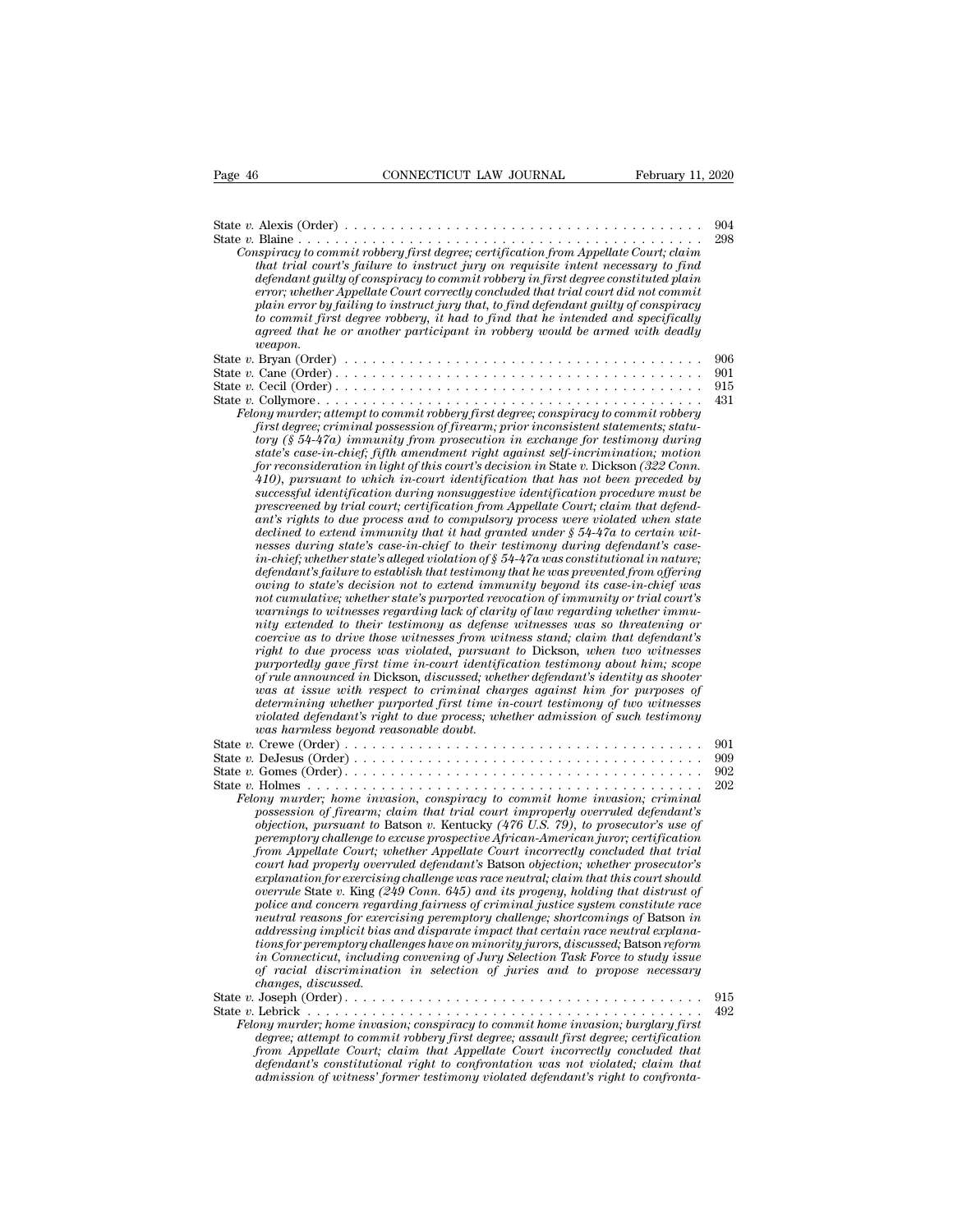| February 11, 2020<br>CONNECTICUT LAW JOURNAL                                                                                                                                                                                                                                                                                                                                                                                                                                                                                                                                                                                                                                                                                                                                   | Page 47    |
|--------------------------------------------------------------------------------------------------------------------------------------------------------------------------------------------------------------------------------------------------------------------------------------------------------------------------------------------------------------------------------------------------------------------------------------------------------------------------------------------------------------------------------------------------------------------------------------------------------------------------------------------------------------------------------------------------------------------------------------------------------------------------------|------------|
|                                                                                                                                                                                                                                                                                                                                                                                                                                                                                                                                                                                                                                                                                                                                                                                |            |
| tion; standard of review for determination of whether witness was unavailable<br>to testify for purposes of confrontation clause, discussed; whether state demon-<br>strated that it undertook reasonable, diligent and good faith effort to procure<br>attendance of unavailable witness at defendant's trial; whether defendant's right<br>to confrontation was violated by admission of expert witness' testimony about<br>ballistic evidence that was based in part on ballistic report prepared and photo-<br>graphs generated by former employee of state's forensic laboratory who was<br>unavailable to testify because he had died before defendant's trial.                                                                                                          |            |
|                                                                                                                                                                                                                                                                                                                                                                                                                                                                                                                                                                                                                                                                                                                                                                                | 918        |
| Murder; certification from Appellate Court; claim that trial court improperly denied<br>defendant's motion to strike venire panel; whether Appellate Court correctly con-<br>cluded that data pertaining to entire African-American population in Connecticut<br>and New London county did not constitute probative evidence of underrepresenta-<br>tion of African-American males in jury pool; claim that Appellate Court should<br>have exercised its supervisory authority over administration of justice to require<br>jury administrator to collect and maintain prospective jurors' racial and demo-<br>graphic data in accordance with statute (§ 51-232 [c]) concerning the issuance<br>of questionnaires to prospective jurors; certification improvidently granted. | 275        |
|                                                                                                                                                                                                                                                                                                                                                                                                                                                                                                                                                                                                                                                                                                                                                                                | 909        |
|                                                                                                                                                                                                                                                                                                                                                                                                                                                                                                                                                                                                                                                                                                                                                                                | 910        |
| Assault first degree as accessory; conspiracy to commit assault first degree; certifica-<br>tion from Appellate Court; whether Appellate Court correctly concluded that record<br>was inadequate to review defendant's challenge under Batson v. Kentucky (476<br>U.S. 79) to prosecutor's exercise of peremptory challenge to strike prospective<br>juror; adoption of Appellate Court's well reasoned opinion as proper statement<br>of certified issue and applicable law concerning that issue.                                                                                                                                                                                                                                                                            | 264        |
|                                                                                                                                                                                                                                                                                                                                                                                                                                                                                                                                                                                                                                                                                                                                                                                | 913        |
| State v. Sentementes (Order) $\dots \dots \dots \dots \dots \dots \dots \dots \dots \dots \dots \dots \dots \dots$                                                                                                                                                                                                                                                                                                                                                                                                                                                                                                                                                                                                                                                             | 902        |
|                                                                                                                                                                                                                                                                                                                                                                                                                                                                                                                                                                                                                                                                                                                                                                                | 911        |
|                                                                                                                                                                                                                                                                                                                                                                                                                                                                                                                                                                                                                                                                                                                                                                                | 918        |
| Summit Saugatuck, LLC v. Water Pollution Control Authority (Order) $\dots \dots \dots$                                                                                                                                                                                                                                                                                                                                                                                                                                                                                                                                                                                                                                                                                         | 916        |
|                                                                                                                                                                                                                                                                                                                                                                                                                                                                                                                                                                                                                                                                                                                                                                                | 919        |
| Wachovia Mortgage, FSB $v$ . Toczek (Order)                                                                                                                                                                                                                                                                                                                                                                                                                                                                                                                                                                                                                                                                                                                                    | 921<br>919 |
|                                                                                                                                                                                                                                                                                                                                                                                                                                                                                                                                                                                                                                                                                                                                                                                | 905        |
| Wells Fargo Bank, N.A. v. Magana (Order) $\ldots \ldots \ldots \ldots \ldots \ldots \ldots \ldots \ldots \ldots$                                                                                                                                                                                                                                                                                                                                                                                                                                                                                                                                                                                                                                                               | 904        |
|                                                                                                                                                                                                                                                                                                                                                                                                                                                                                                                                                                                                                                                                                                                                                                                | 920        |
| Wiederman v. Halpert<br>.<br>Limited liability companies; breach of fiduciary duty; motion to open; claim that<br>trial court improperly exercised subject matter jurisdiction over plaintiff's claims<br>because her alleged injuries were derivative of harm suffered by limited liability<br>companies of which she and certain defendants were members; certification from<br>Appellate Court; whether Appellate Court properly upheld determination of trial<br>court that plaintiff had standing to sue; certification improvidently granted.                                                                                                                                                                                                                            | 199        |
| Wozniak v. Colchester (Order) $\dots \dots \dots \dots \dots \dots \dots \dots \dots \dots \dots \dots \dots$                                                                                                                                                                                                                                                                                                                                                                                                                                                                                                                                                                                                                                                                  | 906        |
|                                                                                                                                                                                                                                                                                                                                                                                                                                                                                                                                                                                                                                                                                                                                                                                | 601        |
| Dissolution of marriage; postnuptial agreements; purported agreement to revoke<br>prior postnuptial agreement during divorce mediation; whether trial court cor-<br>rectly concluded that parties' written agreement purporting to revoke their post-<br>nuptial agreement was unenforceable; whether party seeking to have court declare<br>revocation agreement unenforceable understood that that agreement was binding<br>only if parties reached full and final settlement of disputed issues during media-<br>tion; whether trial court properly considered parol evidence in evaluating defend-<br>ant's claim that revocation agreement was not binding without final settlement<br>of disputed issues during mediation; claim that trial court had incorrectly deter- |            |

*anythal agreement was unenforceable; whether party seeking to have court declare* revocation agreement unenforceable understood that that agreement was binding only if parties reached full and final settlement of disputed *revocation agreement unenforceable understood that that agreement was binding*<br>only if parties reached full and final settlement of disputed issues during media-<br>tion; whether trial court properly considered parel enter i *and in the mether trial court properly considered parol evidence in evaluating defendary, whether trial court properly considered parol evidence in evaluating defendant's claim that revocation agreement was not binding wi tion; whether trial court property considered parol evidence in evaluating defendant's claim that revocation agreement was not binding without final settlement mined that parties' postnuptial agreement was enforceable bec*